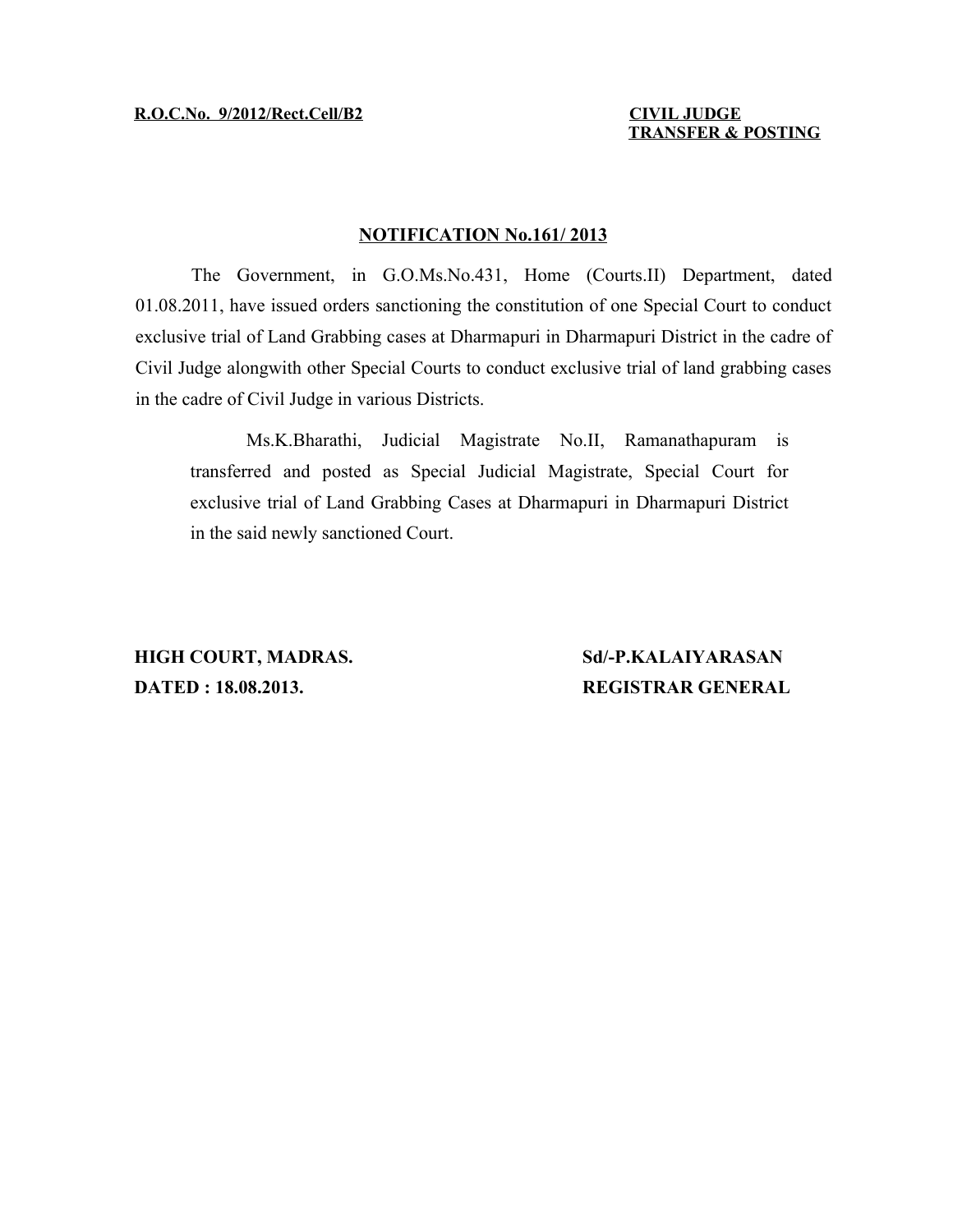# **CIVIL JUDGES POSTINGS**

### **NOTIFICATION No.162/ 2013**

The candidates mentioned in Column (2) below provisionally selected for appointment to the post of Civil Judge by direct recruitment and appointed to act temporarily as Civil Judges in the Tamil Nadu State Judicial Service in G.O.(4D) No.77, Home (Courts.I) Department, dated 18.07.2013 are posted to the posts mentioned in Column (3) against their names :-

| S.No<br>(1)                 | <b>Name of the Candidates</b><br>(2)<br>Thiru / Tmt. / Selvi | Posted as<br>(3)                                                             |
|-----------------------------|--------------------------------------------------------------|------------------------------------------------------------------------------|
|                             | S. Jeevagan                                                  | District Munsif, Thiruvarur in the existing vacancy.                         |
| $\mathcal{D}_{\mathcal{L}}$ | M. Vignesh Prabhu                                            | Judicial Magistrate No.I, Villupuram in the existing<br>vacancy.             |
| $\mathcal{E}$               | G.Christian                                                  | XV Metropolitan Magistrate, George Town, Chennai<br>in the existing vacancy. |
| 4                           | M.Chittibabu                                                 | Judicial Magistrate No.II, Chengalpattu in the<br>existing vacancy.          |
| $\overline{\mathcal{L}}$    | S. Venkatesan                                                | Additional District Munsif, Gingee in the existing<br>vacancy.               |

**HIGH COURT, MADRAS. Sd/-P.KALAIYARASAN DATED : 18.08.2013. REGISTRAR GENERAL**